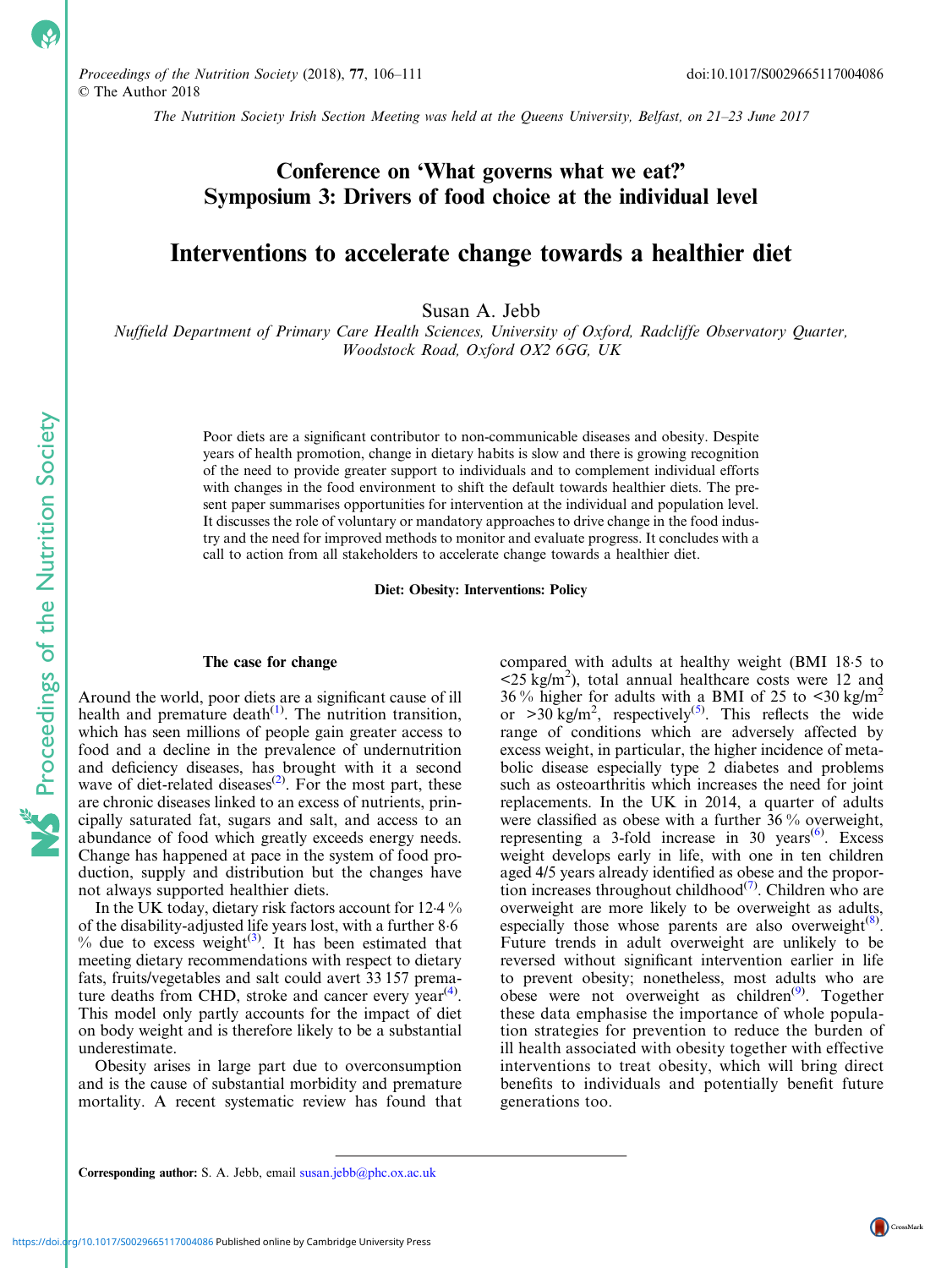#### Enabling change

The association between a poor diet and reductions in the quality and length of life for individuals, the economic drag caused by lower productivity at work and the additional healthcare costs makes a powerful case for interventions to accelerate change towards a healthier diet. This has been reflected in a series of reports, initiatives and strategies for dietary change over several decades primarily intended to prevent obesity, but also to reduce saturated fat, sugar and salt to reduce the risk of  $CVD^{(10)}$  $CVD^{(10)}$  $CVD^{(10)}$ . But despite decades of health promotion, the changes in dietary intake are slow and the rates of obesity have continued to increase.

There is growing evidence that many of the decisions about food are automatic rather than reflective. Social psychologists have identified a persistent inclination to overemphasise the importance of internal characteristics such as knowledge, while undervaluing the influence of external factors on human behaviour, which they term the fundamental attribution error $(11)$ . The implication for public health policy is that while education to increase knowledge about diet and health may be useful to motivate and inspire people to change, it is often insufficient to change behaviour<sup>([12](#page-4-0))</sup>. Changes in the environmental cues to consumption are an important part of a holistic strategy to change diet. These external food cues may exert their influence within the microenvironment of a family or a community such as a school or a workplace, through to local areas or national culture.

One of the challenges to interventions directed at the external environment is the perception that action by the state may infringe individual autonomy. The Nuffield Council in their report on the bioethics of public health proposed a ladder of interventions to frame a pro-portionate response<sup>[\(13\)](#page-4-0)</sup>. The lower rungs of the ladder are policies based on boosting knowledge and capability of individuals, progressing through incentives and disincentives for behaviour change and onto more coercive policies that restrict or eliminate choice. The Nuffield Council proposed a model of libertarian paternalism which suggested that interventions at higher levels of the ladder should be reserved for situations in which less intrusive actions were insufficient to effect change, or when the risk to public health justifies stronger intervention. In practice, while the top and bottom of the ladder represent the extremes of individual responsibility and state control, actions in the middle are frequently deployed in a more flexible manner, depending on the opportunity and acceptability of specific actions in different settings or for particular subgroups of the popula-tion<sup>[\(14\)](#page-4-0)</sup>. For example, the UK government introduced nutritional standards for food in schools in 2004, which prevent the sale of confectionery or sugar-sweetened beverages, effectively restricting/eliminating choice which was justified on the basis of the duty of care of the state to protect the health of children at school. Yet, it has only recently set out plans for a levy to provide a modest disincentive to the sale and consumption of sugar-sweetened beverages for the entire population.

#### Supporting dietary change among individuals

Health promotion campaigns and more recently, social marketing have been used extensively to try to motivate individuals to change their dietary habits and to equip them with the skills to do so. While this can be successful in enhancing knowledge, there is less evidence that it is sufficient to drive sustained changes in behaviour $(15)$ .

There are a number of models to describe behaviour change at the individual level<sup> $(16)$  $(16)$  $(16)$ </sup> and a raft of intervention studies which have sought to achieve dietary changes, although many interventions are poorly grounded in theory $(17)$  $(17)$ . There are examples in which people have successfully modified their diet, at least in the short term, usually in intensive research studies or specialist clinical trials, but it has proved much harder to scale-up these interventions to make an impact at the public health level. For example, the US Diabetes Prevention Program which offered an intensive diet and physical activity intervention led to a mean weight loss of 5·6 kg and a 58 % reduction in the incidence of diabetes compared with a minimal control intervention over 2.8 years<sup>[\(18\)](#page-4-0)</sup>, but a similar protocol in a routine primary care context had limited success in improving diet quality or physical activity and there was only minimal weight loss which was not significantly different to the control group  $(-0.8 \text{ (s}D 5.1) v. -0.4 \text{ (s}D 4.7) \text{ kg}; P =$  $(0.69)^{(19)}$  $(0.69)^{(19)}$  $(0.69)^{(19)}$ .

However there is clearly an opportunity, especially in primary care, to reach very large numbers of people who have the potential to derive health benefits from dietary change and a pressing need to identify effective interventions. For the treatment of obesity, we have shown that referral from general practitioners to commercial weight-loss groups in the community leads to weight losses and improvements in glycated haemoglobin of similar magnitude to the Diabetes Prevention Program<sup>([20](#page-4-0))</sup>. This approach combines the credibility and authority of the general practitioner with a structured programme offered by a trusted brand and ongoing support within a community group. Importantly there is good evidence that this type of referral scheme can be applied at scale. In the authors' study of an opportunistic screening programme for obesity in primary care, offering support through referral to an effective community-based weight-loss programme achieved a mean weight loss of 2.4 kg (1.4 kg greater than control) at 1 year<sup>([21](#page-4-0))</sup>. If such an intervention was to be rolled out across the country with the intervention offered to every eligible person attending primary care on one occasion per year, modelling suggests that it would more than halve the prevalence of obesity within 20 years.

One of the challenges for health professionals in delivering more specific dietary advice pertaining to individual nutrients, such as saturated fat, sugar or salt, is that it requires an in-depth knowledge of food composition and an individual's current dietary habits. However, a recent study has shown some promise for a smartphone app which offers personalised suggestions for lower salt alternatives which can be used while shopping to encourage healthier food purchasing. Over 4 weeks, there was a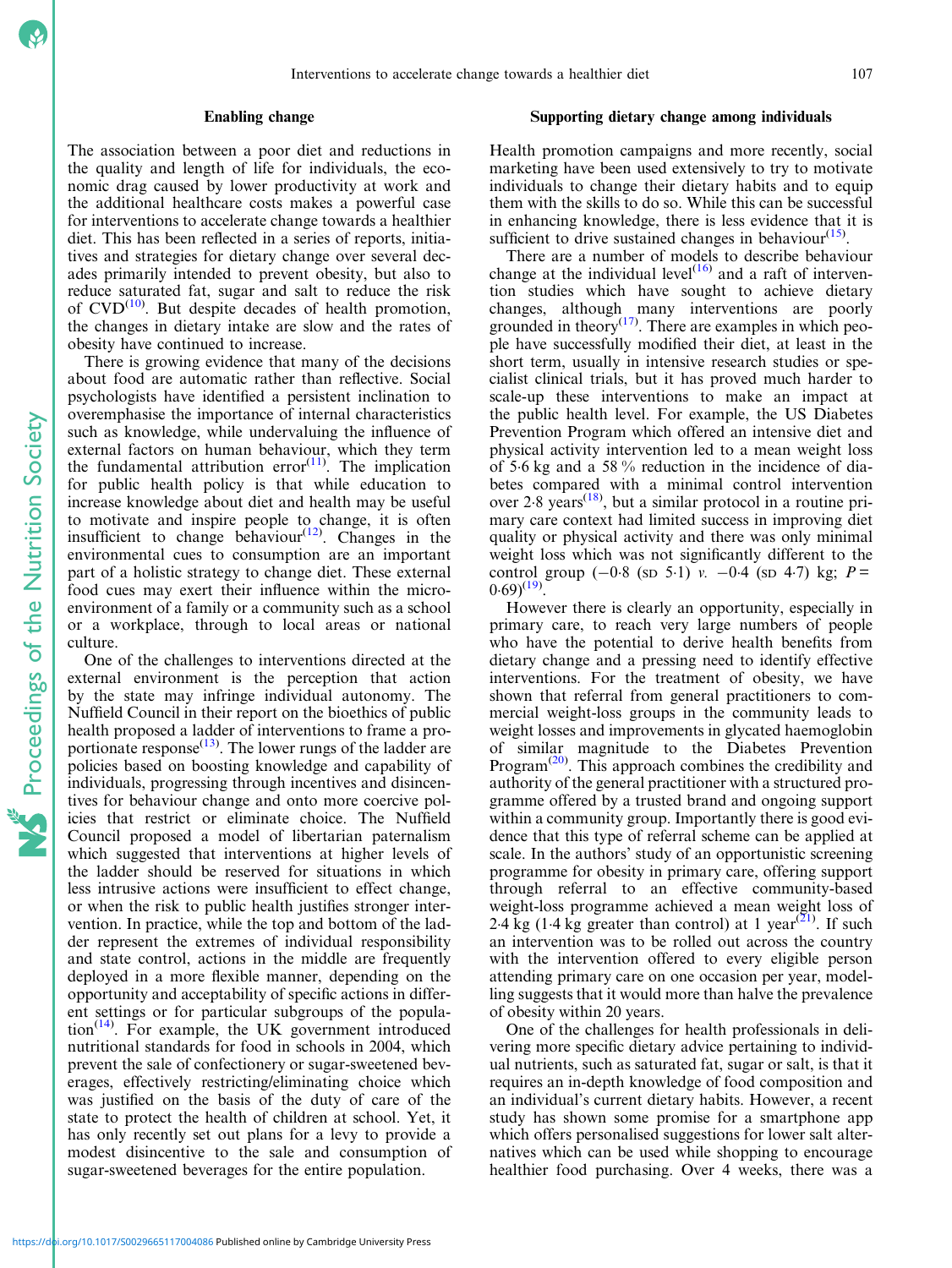reduction in mean household purchases of salt equivalent to approximately 0·7 g salt per person daily greater than control households $^{(22)}$  $^{(22)}$  $^{(22)}$ . Other digital products allow individuals to track their food purchases or consumption as a form of self-monitoring. A pilot study of a smartphone app incorporating goal setting, self-monitoring of diet and activity, and feedback via weekly text message led to a weight loss after 6 months of  $-4.6$  kg (95 % CI −6·2, −3·0) compared with only −1·3 kg (95 % CI −2·7, 0·1) in a control group given access to a website with resources for weight  $loss^{(23)}$  $loss^{(23)}$  $loss^{(23)}$ . This type of individuallevel intervention, if delivered at scale, has the potential to achieve population-level impact.

#### Actions to change the food environment

There is now widespread agreement that the food environment is an important determinant of eating habits and that efforts by individuals to change their diet can be enhanced by supportive changes in the food environment to make healthier choices easier $(24)$ . The evidence base for specific interventions is mixed. In some cases, such as clearer nutritional labelling on menus<sup> $(25)$  $(25)$  $(25)$ </sup>, or actions to control the promotion and marketing of foods $(26)$ , there is moderate evidence from trials that intervention leads to healthier food choices. Fiscal interventions, whether subsidies for healthier options, or increases in the price of less healthy choices, especially sugar-sweetened beverages, can also provide a powerful stimulus for behaviour change and are gradually being introduced in a number of countries around the world $(27)$  $(27)$  $(27)$ . These interventions require political leadership, usually combined with public acceptance of the case for intervention.

In some cases, changes in the food environment can alter the default option in a manner which makes the healthier choice more likely without any specific engagement on the part of consumers, such as product reformulation to reduce saturated fat, sugar or salt or reductions in portion size or procurement of healthier products by caterers. However, these interventions demand a high level of cooperation with the food industry and it is not yet clear how best to encourage the changes needed in business practices.

In England, there has been a programme of voluntary action underway since 2005 to reformulate the food sup- $\text{ply}^{(28)}$  $\text{ply}^{(28)}$  $\text{ply}^{(28)}$ . This commenced with salt reduction before being expanded to include saturated fat reduction, energy reduction and most recently a specific sugar reduction programme. However, there is an ongoing debate about the effectiveness of voluntary initiatives. For salt, progress has been monitored through a series of repeated urinary sodium surveys, which provide an objective measure of salt intake, together with an analysis of data on product composition. Changes in consumption reflect both product reformulation and changes in consumer preferences for food and the two are not easily separated. However, the magnitude of reductions seen in the salt content of food $^{(29)}$  $^{(29)}$  $^{(29)}$  suggests strongly that reformulation has been a very important contributor to the

decline in measured sodium excretion from 9·5 to 8·1 g/ d over 7 years<sup>[\(30\)](#page-5-0)</sup>.

For other nutrients, monitoring progress in product reformulation has relied on a mixture of industry selfreporting and independent analysis of sales data. Both have their limitations and neither are comprehensive. Industry tends to report on product successes rather than the totality of their product portfolio, while sales data are commercially sensitive and it is hard for researchers to gain access. Data provided by companies such as Euromonitor, Kantar or Neilson may not be fully up-to-date in terms of nutritional composition data and/or completeness of the sales data<sup>([31](#page-5-0))</sup>. Tracking progress in the out of home sector is particularly challenging.

The evaluation of the US Healthy Weight Commitment Foundation reflects the most comprehensive analysis to date of a specific reformulation initiative. It showed a reduction of 414 kJ/capita/d, with 326 kJ/capita/d of the total reduction observed from products sold by companies participating in the US Healthy Weight Commitment Foundation<sup>[\(32\)](#page-5-0)</sup>. However, this was against a background trend of declining purchases of energy for in-home consumption and hence an assessment of the true effectiveness depends on assumptions about the counter-factual scenario, leaving considerable scope for commentators to make their own interpretations about the added value of the process<sup>([33](#page-5-0))</sup>. An evaluation of the impact of the Public Health Responsibility Deal Food Network in England which oversaw reformulation work from 2011 to 2015 did not measure the magnitude of changes in the composition of the food supply but instead took a subjective approach to the evaluation of the programme. It concluded that 37 % of commitments would have happened without the Responsibility Deal, 26 % were likely to be attributable to the initiative and the remaining 37 % were potentially motivated by this process<sup>([34](#page-5-0))</sup>.

Without a doubt, driving progress within a voluntary framework is challenging. There are no powerful levers for change, few incentives for companies to participate or disincentives for non-engagement so it may become a coalition of the willing, potentially undermining the added value the process could bring. Companies can resent the requirements for transparency or the timeconsuming process of engagement with policymakers and the public health community. Many in the public health community are opposed to such schemes which they perceive as providing too much freedom to businesses about the action they take, or see voluntary commitments as a tactic to offset potentially more stringent regulation. However, others recognise that there is a need to identify approaches which can enhance successful cooperation between policymakers, industry and public health to accelerate progress and success in managing voluntary agreements<sup>([35\)](#page-5-0)</sup>.

Some commentators have concluded that mandatory interventions would be a more effective than voluntary action but most of the comparisons have been based on modelling exercises which depend heavily on assumptions about the effectiveness of the two approaches and the likelihood of actions occurring rather than empirical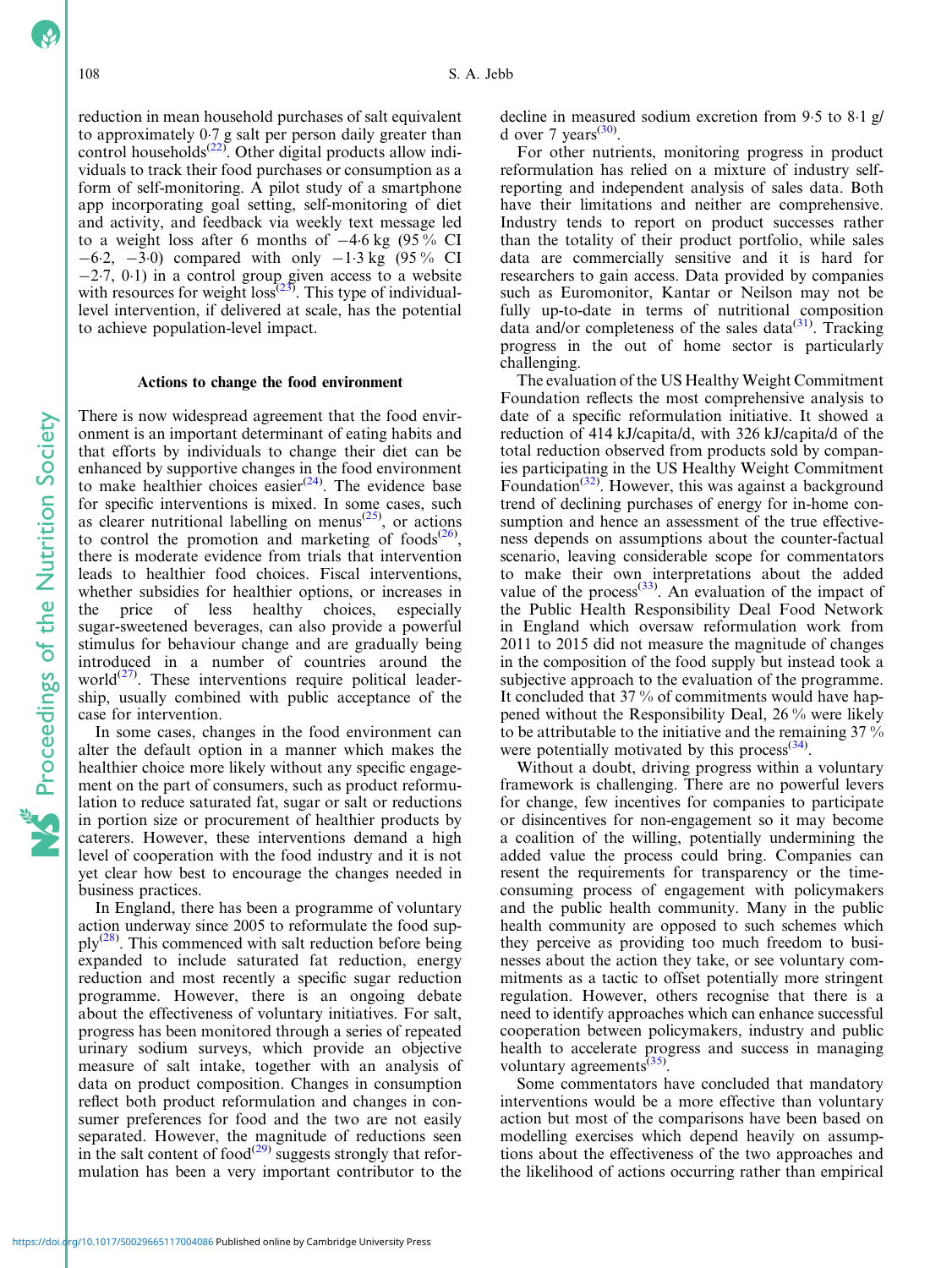data $(36)$ . Others have compared the changes that have occurred in different countries with different types of policies. One of the most commonly cited examples of the benefits of legislation is the decrease in intakes of trans fatty acids in Denmark, down from about 8·5 g/d in 1977 to about 1·2 g/d in 2005; most of the latter reflecting naturally occurring trans fatty acids in the food sup- $\text{ply}^{(37)}$  $\text{ply}^{(37)}$  $\text{ply}^{(37)}$ . However, most of the decrease had already occurred, in line with international trends, before the regulations were introduced in 2004. The voluntary commitment to reduce trans fatty acids made as part of the Responsibility Deal in England in 2011 has been criti-cised as having minimal impact<sup>[\(38\)](#page-5-0)</sup>, but this should not undermine the success of informal voluntary action by industry prior to this date and total intakes of trans fatty acids in the UK are currently very similar to those seen in Denmark at about 1  $g/d^{(39)}$  $g/d^{(39)}$  $g/d^{(39)}$ .

For regulatory interventions relating to product renovation to be effective, there are a number of critical steps to be overcome. Firstly there needs to be precise, legally defensible targets. This is easier for absolute targets across the whole food system, such as maximum limits for trans fatty acids, than for nutrients such as saturated fat or sugar where variable targets will be needed across different food categories. There must be a willingness among policymakers to take on the challenge, which may require high levels of political capital in the face of anticipated opposition. There needs to be a fair and transparent process to establish targets for reformulation or portion size which take account of the contribution of different products to unbalanced diets and the capabilities and resources of different companies, in particular, a method to engage small businesses. The targets need to be achievable but challenging, able to be monitored and policymakers must be willing to take action if the targets are not met.

Some of the challenges in mandating action are apparent in the targets for salt reduction introduced in South Africa. These cover just thirteen product categories and set only a maximum salt content, unlike the more challenging sales-weighed average targets used in the UK and elsewhere, which ensure a downward shift in salt content across the whole category. On average two-thirds of South African products already meet the targets, and in the breakfast cereal category it is already  $>90\frac{6}{40}$  $>90\frac{6}{40}$  $>90\frac{6}{40}$ . It remains to be seen if products that do not meet the targets by 2019 (when the targets will be reviewed) will be taken off the market, but without such action the process will be devalued. Ultimately a thorough evaluation is needed of the impact on the salt intake of the nation which can be compared with the outcomes of voluntary schemes elsewhere in order to provide evidence to guide salt reduction programmes in other countries. The limited enactment of policies to date that mandate the composition of foods suggests that this approach is unpopular among most governments and hard to achieve, thus limiting its effectiveness in practice.

It is in the interests of policymakers, responsible businesses, public health professionals and consumers to develop better and more efficient methods to track progress and to benchmark companies in order to stimulate a competitive drive for improvement. Ongoing work in this area includes the work of INFORMAS, developing protocols to monitor the food environment in a consistent manner $(41)$  and the Access to Nutrition Index which ranks companies against specific metrics of success<sup> $(42)$  $(42)$  $(42)$ </sup>. Interestingly, the investment community is beginning to take a more proactive role in the debate, recognising the long-term financial risk in some parts of the food sector from increased regulation, scrutiny by the public health community and changing consumer behaviour. Investors are well placed to exert influence on companies to stimulate change and to support businesses as they work through a programme of change. A recent report has proposed a series of key performance indicators to allow investors to assess the portfolio and actions of food and drink businesses $(43)$  $(43)$  $(43)$  with the aim of encouraging socially responsible business practices.

#### Towards an integrated approach

There is no one initiative that will achieve comprehensive dietary change across the population. Instead, a more complex mix of interventions is required combining individually targeted actions and environmentally enabling actions. This concept is reflected in the social ecological model; a theory-based framework which identifies five levels: individual, interpersonal, community, organisational and policy environment that interact to determine behaviour. Understanding the relationships between these levels can help to develop a portfolio of initiatives which act synergistically to create an effective strategy for change and to identify any gaps and to guide evalu-ation<sup>[\(44\)](#page-5-0)</sup>. An alternative approach is to consider the roles of different actors in the system and to charge each with taking action in their own sphere of influence. For example, in a case study of potential interventions to decrease portion size, we argued that the abundance of large portion sizes reflects a synergy of public demand with commercial interests; buyers want filling portions at competitive prices, particularly of highly palatable, usually energy-dense foods, and industry benefits from cost savings when supplying and packaging larger portions combined with promotional strategies to increase producers' market share $(45)$  $(45)$  $(45)$ . We described a set of potential interventions and their inter-dependencies which recognise that although policymakers and the food industry have primary responsibility for action, public acceptability is likely to be an important facilitator. In the absence of bold political leadership, real progress may require coordinated public demand $(46)$  $(46)$  $(46)$ .

Most of the public advocacy has been led by nongovernmental organisations, for example, in the USA the Centre for Science in the Public Interest has conducted a concerted campaign to support the introduction of energy-labelling on menus since  $2002^{(47)}$  $2002^{(47)}$  $2002^{(47)}$ . In the UK, the Children's Food Campaign have led on a series of issues related to food and were instrumental in mobilising public support for the introduction of restrictions on the advertising of foods to children<sup> $(48,49)$  $(48,49)$  $(48,49)$ </sup>. However, health professionals and public health practitioners can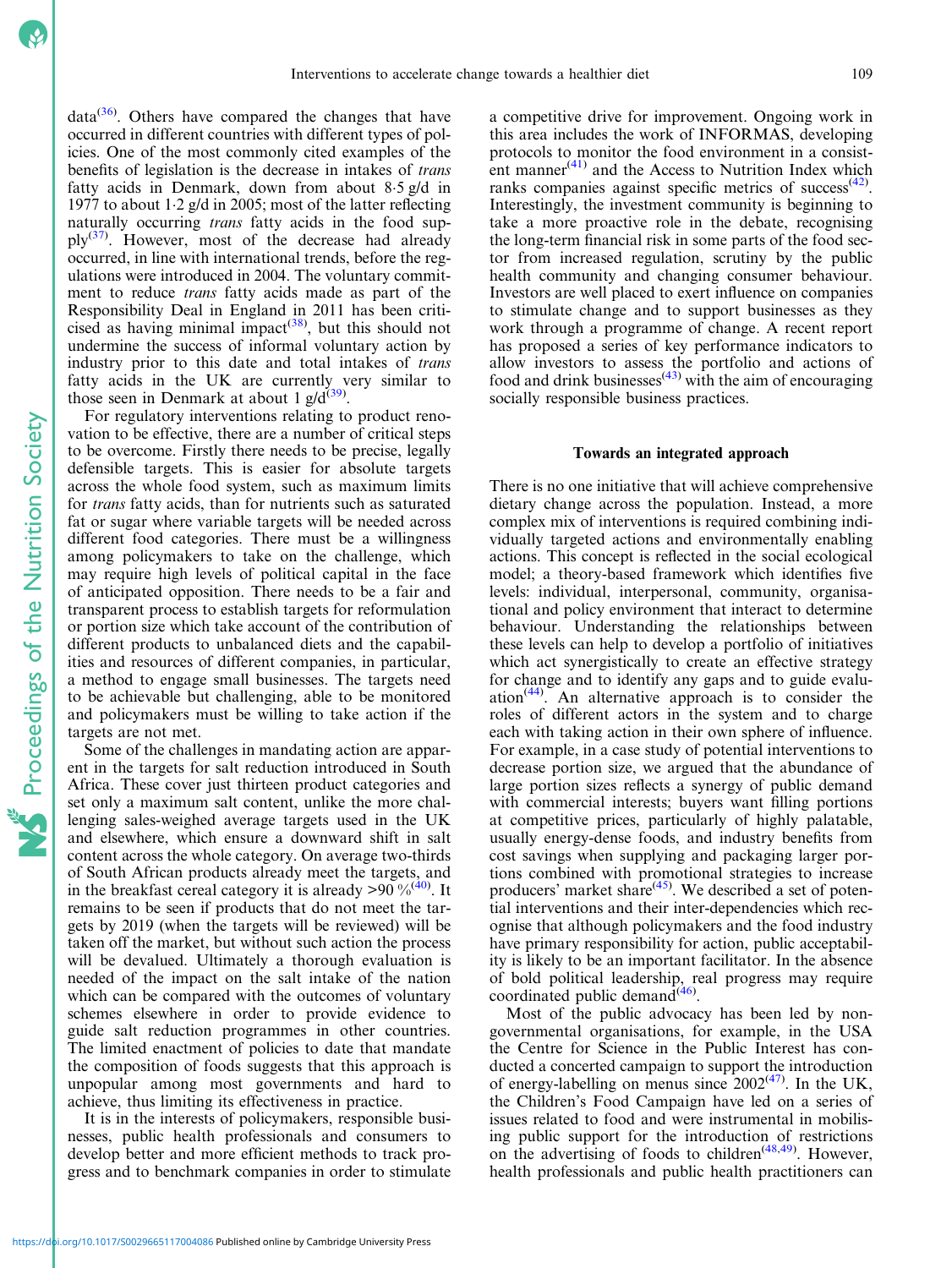<span id="page-4-0"></span>also be important advocates for change. This has been very evident in the UK in the case of tobacco, from the publication of the Royal College of Physicians report and the formation of Action on Smoking and Health<sup>[\(50\)](#page-5-0)</sup>. In contrast, the public perception is one of confusion among health professionals about a healthy diet<sup>[\(51\)](#page-5-0)</sup>, and there has been little joined up activity to advocate for healthier food policies which is hindering progress.

In summary, the need to accelerate the rate of change towards a healthier diet is very clear. There is good enough evidence of the key targets for action and this is reflected in strategies from national and international policymakers. The challenge is to make this happen in practice. This will require concerted effort throughout the food system from 'farm to fork' and from all actors. In particular, policymakers need to place higher priority on the importance of a sustainable food system and provide stronger leadership; financial institutions could use their considerable influence to encourage socially responsible business practices across the food system; the food industry must accelerate the rate of change in product renovation and in marketing practices to encourage consumers to adopt healthier diets; health professionals could do far more at an individual level to motivate and support behaviour change while also acting as advocates for health in wider society; and consumers need to turn their healthy eating aspirations into a market force, which rewards responsible businesses and which demands action by policymakers to curb actions which undermine public health.

## Financial Support

S. A. J. is supported by the National Institute for Health Research Biomedical Research Centre and the Collaboration for Leadership in Applied Health Research and Care at Oxford Health NHS Foundation Trust.

## Conflicts of Interest

S. A. J. was previously the independent Chair of the Public Health Responsibility Deal Food Network (2011–2015).

### Authorship

The content and views expressed in this article are those of the author and not necessarily those of the NHS, the NIHR or the Department of Health.

#### References

1. G. B. D. Risk Factors Collaborators (2016) Global, regional, and national comparative risk assessment of 79 behavioural, environmental and occupational, and metabolic risks or clusters of risks, 1990–2015: a systematic analysis for the Global Burden of Disease Study 2015. Lancet 388, 1659–1724.

- 2. Popkin BM (2004) The nutrition transition: an overview of world patterns of change. Nutr Rev 62, S140-S143.
- 3. Newton JN, Briggs AD, Murray CJ et al. (2015) Changes in health in England, with analysis by English regions and areas of deprivation, 1990–2013: a systematic analysis for the Global Burden of Disease Study 2013. Lancet 386, 2257–2274.
- 4. Scarborough P, Nnoaham KE, Clarke D et al. (2012) Modelling the impact of a healthy diet on cardiovascular disease and cancer mortality. J Epidemiol Commun Health 66, 420–426.
- 5. Kent S, Fusco F, Gray A et al. (2017) Body mass index and healthcare costs: a systematic literature review of individual participant data studies. Obes Rev 18, 869–879.
- 6. Craig R, Fuller E & Mindell J (editors) (2015) Health Survey for England 2014: Health, social care and lifestyles. NHS Digital. <http://www.hscic.gov.uk/pubs/hse2014>
- 7. Niblett P (2016) National Child Measurement Programme – England, 2015–16 school year. NHS Digital. [http://](http://digital.nhs.uk/catalogue/PUB22269) [digital.nhs.uk/catalogue/PUB22269](http://digital.nhs.uk/catalogue/PUB22269)
- 8. Whitaker RC, Wright JA, Pepe MS et al. (1997) Predicting obesity in young adulthood from childhood and parental obesity. N Engl J Med 337, 869–873.
- 9. Power C, Lake JK & Cole TJ (1997) Body mass index and height from childhood to adulthood in the 1958 British born cohort. Am J Clin Nutr 66, 1094–1101.
- 10. Jebb SA, Aveyard PN & Hawkes C (2013) The evolution of policy and actions to tackle obesity in England. Obes Rev 14(Suppl. 2), 42–59.
- 11. Strack F & Deutsch R (2004) Reflective and impulsive determinants of social behavior. Pers Soc Psychol Rev 8, 220–247.
- 12. Marteau TM, Hollands GJ & Fletcher PC (2012) Changing human behavior to prevent disease: the importance of targeting automatic processes. Science 337, 1492– 1495.
- 13. Nuffield Council on Bioethics (2007) Public Health: Ethical Issues. http://nuffi[eldbioethics.org/wp-content/uploads/2014/](http://nuffieldbioethics.org/wp-content/uploads/2014/07/Public-health-ethical-issues.pdf) [07/Public-health-ethical-issues.pdf.](http://nuffieldbioethics.org/wp-content/uploads/2014/07/Public-health-ethical-issues.pdf)
- 14. Jebb SA (2015) Carbohydrates and obesity: from evidence to policy in the UK. Proc Nutr Soc 74, 215–220.
- 15. Croker H, Lucas R & Wardle J (2012) Cluster-randomised trial to evaluate the 'Change for Life' mass media/social marketing campaign in the UK. BMC Public Health 12, 404.
- 16. Dombroswski S (2018) Sustaining motivation and behaviour change. Proc Nutr Soc (In the Press).
- 17. Prestwich A, Sniehotta FF, Whittington C et al. (2014) Does theory influence the effectiveness of health behavior interventions? Meta-analysis. Health Psychol 33, 465–474.
- 18. Knowler WC, Barrett-Connor E, Fowler SE et al. (2002) Reduction in the incidence of type 2 diabetes with lifestyle intervention or metformin. N Engl J Med 346, 393-403.
- 19. Vermunt PW, Milder IE, Wielaard F et al. (2012) A lifestyle intervention to reduce type 2 diabetes risk in Dutch primary care: 2·5-year results of a randomized controlled trial. Diab Med 29, e223–e231.
- 20. Ahern AL, Wheeler GM, Aveyard P et al. (2017) Extended and standard duration weight-loss programme referrals for adults in primary care (WRAP): a randomised controlled trial. Lancet 389, 2214–2225.
- 21. Aveyard P, Lewis A, Tearne S et al. (2016) Screening and brief intervention for obesity in primary care: a parallel, two-arm, randomised trial. Lancet 19, 2492–2500.